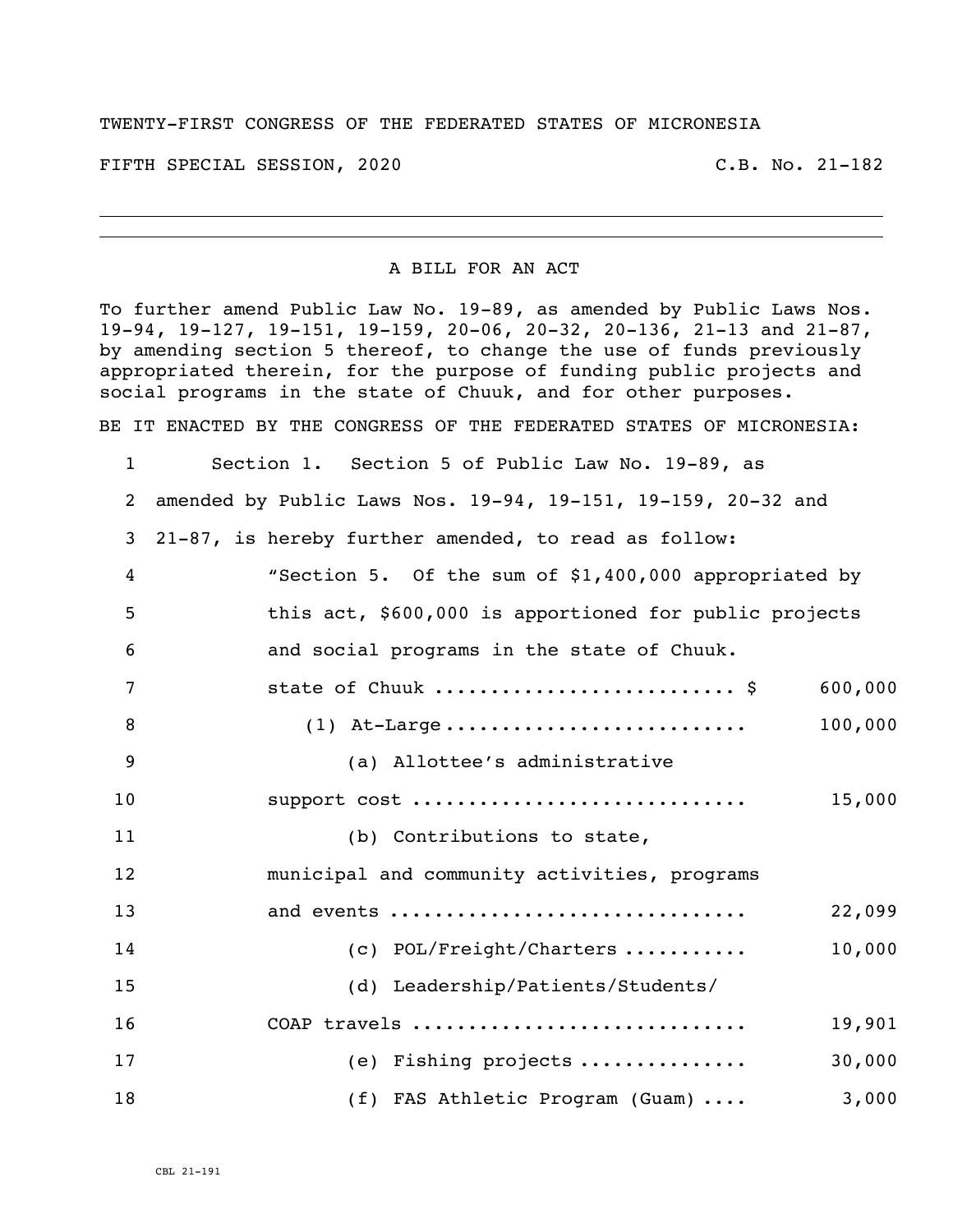C.B. No. 21-182

| $\mathbf{1}$   | (g) Chuuk dump site topography survey \$                   | $-0-$   |
|----------------|------------------------------------------------------------|---------|
| $\overline{2}$ | (2) Election District No. $1 \ldots \ldots \ldots$ 100,000 |         |
| 3              | (a) Mortlocks Islands Development                          |         |
| 4              | Authority (MIDA)                                           | 50,000  |
| 5              | (b) Mortlocks Athletes needs for Chuuk                     |         |
| 6              | Goodwill games (October 2016)                              | 50,000  |
| 7              | (3) Election District No. 2                                | 100,000 |
| 8              | (a) Kokumi Goodwill Games                                  | 5,000   |
| 9              | (b) Housing and community halls                            |         |
| 10             | rehabilitation                                             | 10,000  |
| 11             | (c) Allottee's administrative                              |         |
| 12             | support cost                                               | 5,000   |
| 13             | (d) Travel needs                                           | 20,000  |
| 14             | (e) Food security                                          | 15,000  |
| 15             | (f) Fishing Project                                        | 20,000  |
| 16             | Land transportation needs<br>(g)                           | 7,000   |
| 17             | (h) Chuuk Women Council (Coalition                         |         |
| 18             | for Healthy Lifestyle)                                     | 3,000   |
| 19             | (i) Office of Governor subsidy $\ldots$ .                  | 10,000  |
| 20             | $(j)$ Travel needs                                         | 5,000   |
| 21             | (4) Election District No. 3                                | 100,000 |
| 22             | (a) Fishing Project                                        | 45,000  |
| 23             | (b) [Multi-purpose building/facilities/                    |         |
| 24             | community halls/housing repair/improvement]                |         |
| 25             | Housing renovation/improvement                             | 30,000  |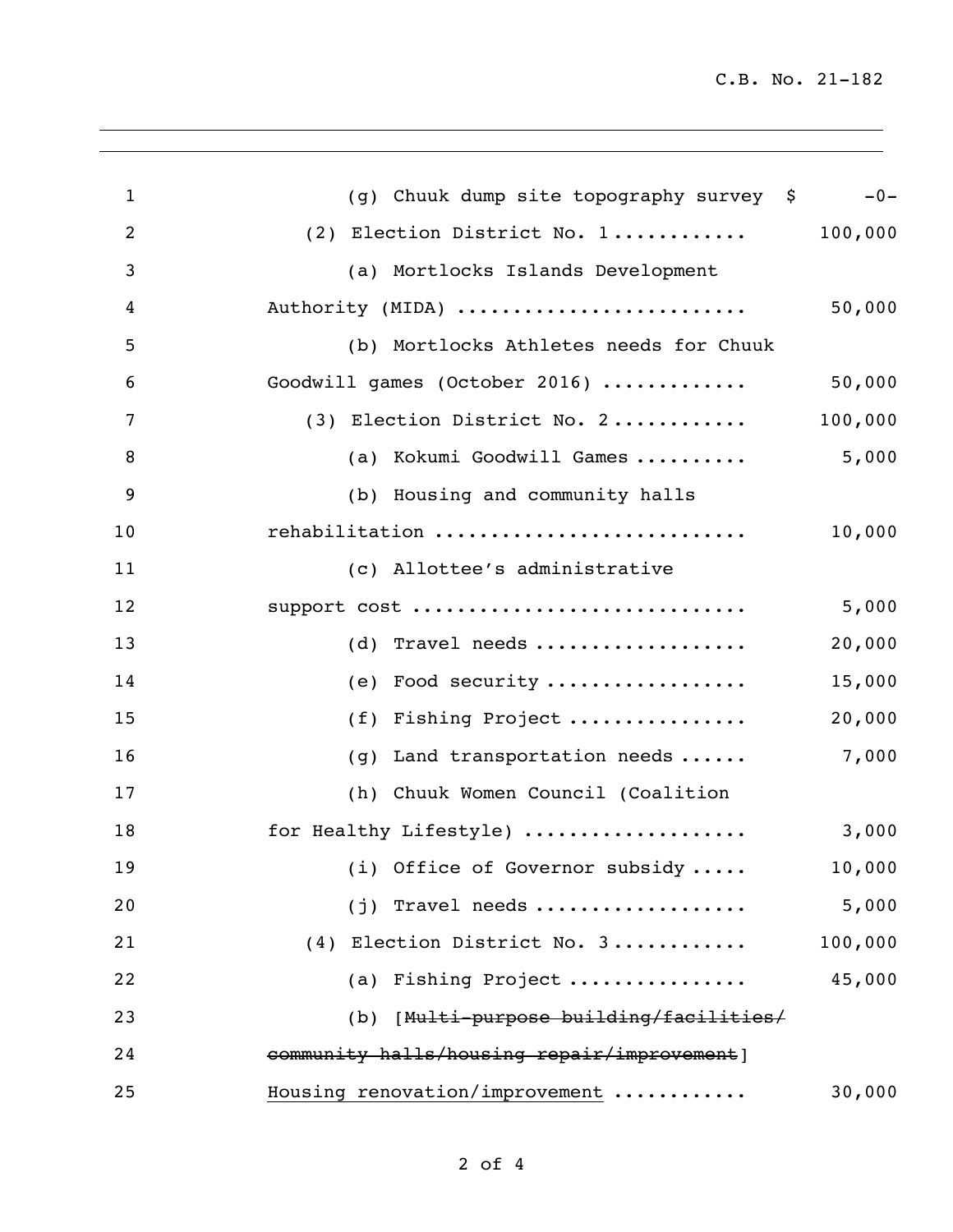C.B. No. 21-182

| $\mathbf{1}$ | (c) Grants/PCD writer  \$                     | 5,000   |
|--------------|-----------------------------------------------|---------|
| 2            | (d) Contributions to state,                   |         |
| 3            | municipal and community activities,           |         |
| 4            | programs and events/travel                    | 10,000  |
| 5            | (e) POL/Freight/Charters[ <del>/SNDA</del>    |         |
| 6            | vessel operation]                             | 5,000   |
| 7            | (f) Uman Constitutional Day                   |         |
| 8            | (Goodwill Games)                              | 5,000   |
| 9            | (5) Election District No. 4                   | 100,000 |
| 10           | (a) Fishing Project                           | 20,000  |
| 11           | (b) Low income housing $\ldots \ldots \ldots$ | 20,000  |
| 12           | (c) Community Outreach and                    |         |
| 13           | Advocacy Program                              | 20,000  |
| 14           | (d) Students financial assistance             | 15,000  |
| 15           | (e) Humanitarian assistance                   | 15,000  |
| 16           | (f) FDA administrative cost                   | 10,000  |
| 17           | (6) Election District No. 5                   | 100,000 |
| 18           | (a) Pacific Festival of Arts participants     | $-0-$   |
| 19           | (b) Patients referral and human               |         |
| 20           | remain/repatriation                           | 10,000  |
| 21           | (c) POL/Freight/Charters                      | 10,000  |
| 22           | (d) Northwest Goodwill Games                  | 10,000  |
| 23           | (e) Leaders and citizens community            |         |
| 24           | outreach program                              | 20,000  |
| 25           | (f) Low income and community                  |         |
|              |                                               |         |